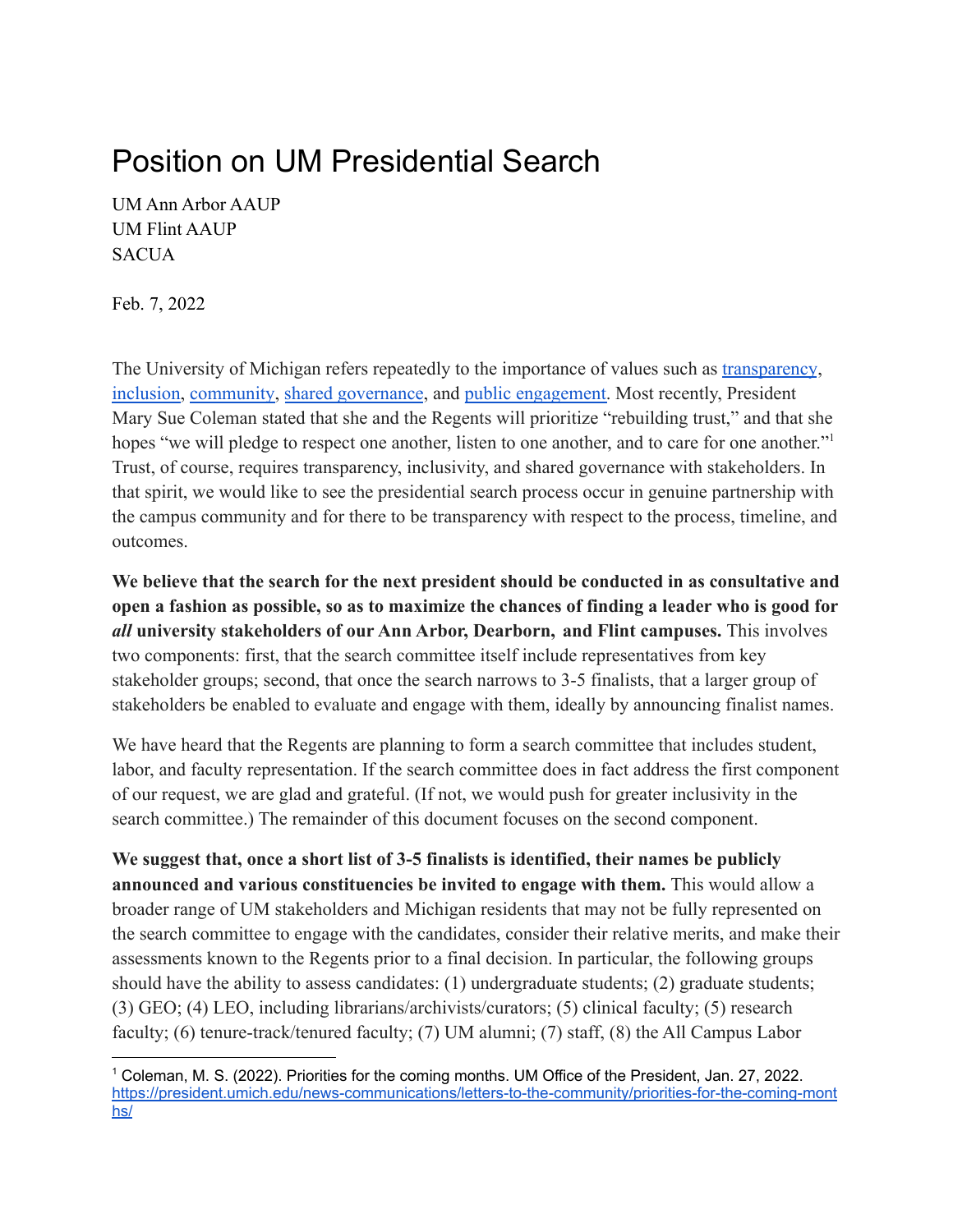Council, and (9) non-UM-affiliated local residents. Representatives should be drawn from all three campuses, the Medical School, the Athletic Program, and the cities where our campuses are located.

A public search also reduces the possibility of future public embarrassment, as problematic candidate histories, including from the candidates' previous institutions, are more likely to surface. Notably, both former President Schlissel and former Provost Philbert had histories that could have been raised and considered before they were appointed, had their searches been more open. We thus believe public searches should become standard practice at UM for key leadership positions, as they used to be.<sup>2</sup>

If finalist names cannot be made public, then an alternative is the following: **Once the finalists are selected, groups of** *representatives* **of key UM constituencies (as above) should be given a chance to examine and engage with each candidate and then provide comments to the Regents, including, if they wish, their relative ranking of the candidates.** Each group of representatives should be granted full access to the materials compiled for each candidate (as legally permissible), and they should have the chance to interview each candidate.

If confidentiality is to be preserved, we believe there are mechanisms to enable that, as detailed in the Appendix.

If finalist names cannot be made public, **we also believe that an attempt should be made to persuade the finalists to make the search public.** The finalists could each be asked whether they would be willing to switch to a public process. If all agree, the search could and should be made public at that point.<sup>3</sup>

**To search finalists: We cordially invite you to demonstrate your leadership by requesting a public process.** Keeping the process confidential telegraphs a poor message to the campus community, whereas participation in a public process would demonstrate the intention to develop a more transparent and participatory culture.

 $2$  Additional discussion about a public search, including a weighing of the pros and cons, is in the Appendix.

<sup>&</sup>lt;sup>3</sup> Some rationale that could persuade finalists are included in the Appendix.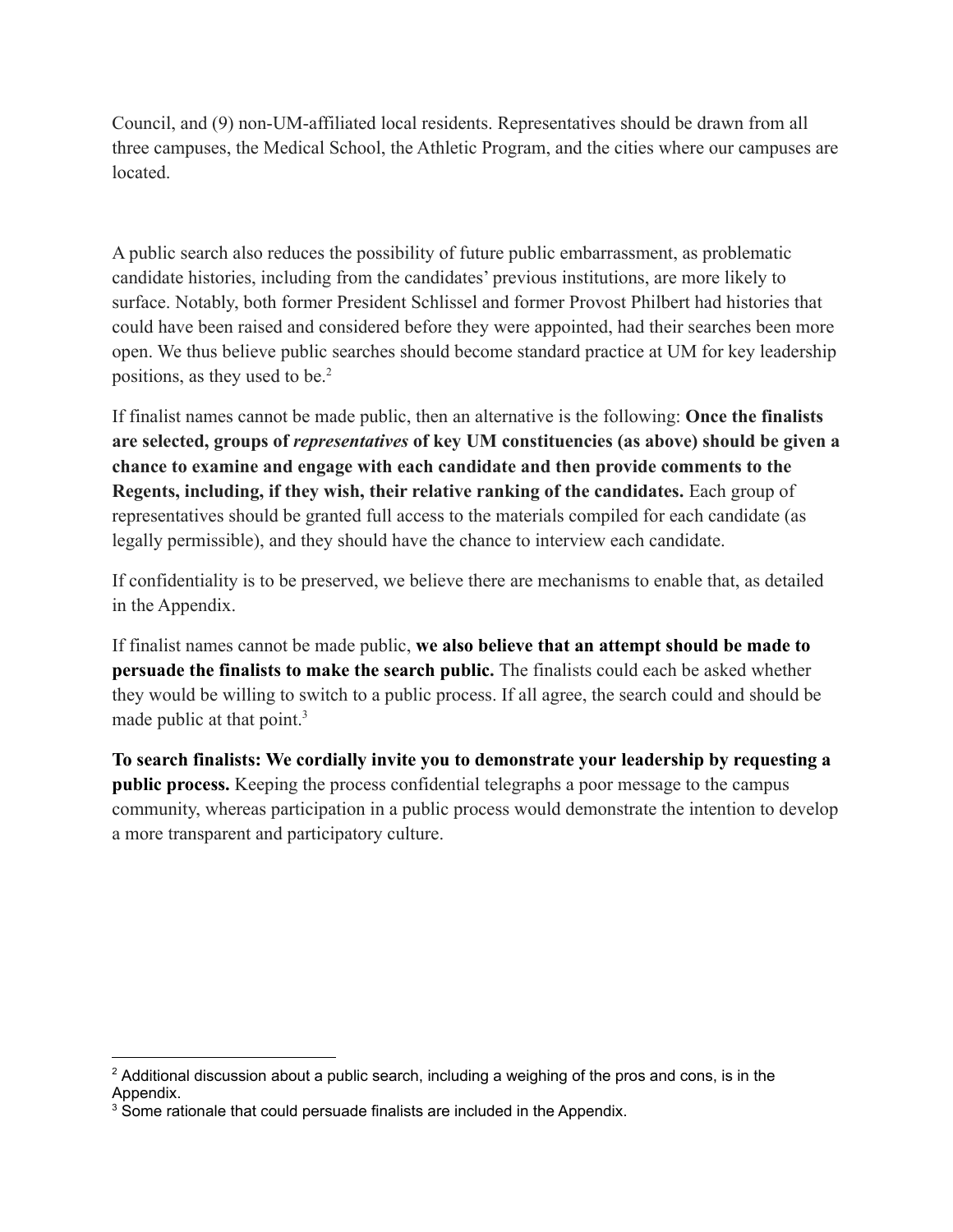## **Appendix: Rationale for a Public Search**

We have carefully considered the arguments against a public search. In the end, we believe that the pros outweigh the cons. The most commonly cited reason for a confidential search – in which the entire process is secret until a final decision is made – is that we will lose qualified candidates who do not wish their home institutions to know they are considering a different job. President Mary Sue Coleman, for example, is on the record suggesting that she would not have considered applying in 2001-02 had the search not been confidential.<sup>4</sup>

But, while that argument sounds reasonable, it is largely anecdotal. Scholars who research university hiring practices find no evidence of a correlation between the public nature of a search and a loss of qualified candidates.<sup>5</sup> All searches prior to Coleman's at UM were successful without confidentiality,<sup>6</sup> including the 1996 search that resulted in President Lee Bollinger.<sup>7</sup> Given the prestige associated with the UM presidency, we do not believe there will be a dearth of strong candidates, any more than we fear not having excellent candidates for Regent positions simply because they are publicly elected.

While trends suggest that confidential presidential searches are becoming more common,<sup>8</sup> there are plenty of UM peers who continue to hold public searches: University of Utah,<sup>9</sup> University of Wisconsin,<sup>10</sup> to name a few. Most recently, faculty across Florida's public universities and colleges denounced a state bill that would allow presidential searches there to be conducted confidentially. 11

<http://www.annarbor.com/news/university-of-michigan-presidential-search/>

<sup>4</sup> Woodhouse, K. (2013). Hunt for next University of Michigan president likely to be an intricate, top-secret search. Ann Arbor News. Apr. 28, 2013.

<sup>&</sup>lt;sup>5</sup> Wilde, J. A. and H. Finkelstein. (2017). The role of confidentiality in presidential searches. Chronicle of Higher Education, Apr. 30, 2017.

<https://www.chronicle.com/article/the-role-of-confidentiality-in-presidential-searches/>

<sup>6</sup> University of Michigan. (n.d.) U-M Presidential Search Committee confirms four finalists. Michigan News. (date uncertain) <https://news.umich.edu/u-m-presidential-search-committee-confirms-four-finalists/>.

 $7$  Prior to a 1999 Michigan Supreme Court decision, presidential searches were required to be public (Woodhouse, 2013).

<sup>&</sup>lt;sup>8</sup> Stripling, J. College headhunters, accustomed to secrecy, find themselves under scrutiny. Chronicle of HIgher Education, June 10, 2014.

[https://www.chronicle.com/article/college-headhunters-accustomed-to-secrecy-find-themselves-under-scr](https://www.chronicle.com/article/college-headhunters-accustomed-to-secrecy-find-themselves-under-scrutiny/) [utiny/](https://www.chronicle.com/article/college-headhunters-accustomed-to-secrecy-find-themselves-under-scrutiny/)

<sup>9</sup> University of Utah Communications. (2021). 3 finalists named in U presidential search. <https://attheu.utah.edu/facultystaff/3-finalists-named-in-u-presidential-search/>

<sup>10</sup> Meyerhofer, K. (2022). UW System names 2 finalists in presidential search. Wisconsin State Journal, JAn. 15, 2022.

[https://madison.com/wsj/news/local/education/university/uw-system-names-2-finalists-in-presidential-sear](https://madison.com/wsj/news/local/education/university/uw-system-names-2-finalists-in-presidential-search/article_e4cb1e73-9dbf-505b-a30d-1296c73ee040.html) [ch/article\\_e4cb1e73-9dbf-505b-a30d-1296c73ee040.html](https://madison.com/wsj/news/local/education/university/uw-system-names-2-finalists-in-presidential-search/article_e4cb1e73-9dbf-505b-a30d-1296c73ee040.html)

<sup>&</sup>lt;sup>11</sup> Kumar, D. (2022). Faculty groups blast Florida bill to make presidential searches more secret. Tampa Bay Times, Jan. 25, 2022.

[https://www.tampabay.com/news/education/2022/01/25/faculty-groups-blast-florida-bill-to-make-presidenti](https://www.tampabay.com/news/education/2022/01/25/faculty-groups-blast-florida-bill-to-make-presidential-searches-more-secret/) [al-searches-more-secret/](https://www.tampabay.com/news/education/2022/01/25/faculty-groups-blast-florida-bill-to-make-presidential-searches-more-secret/)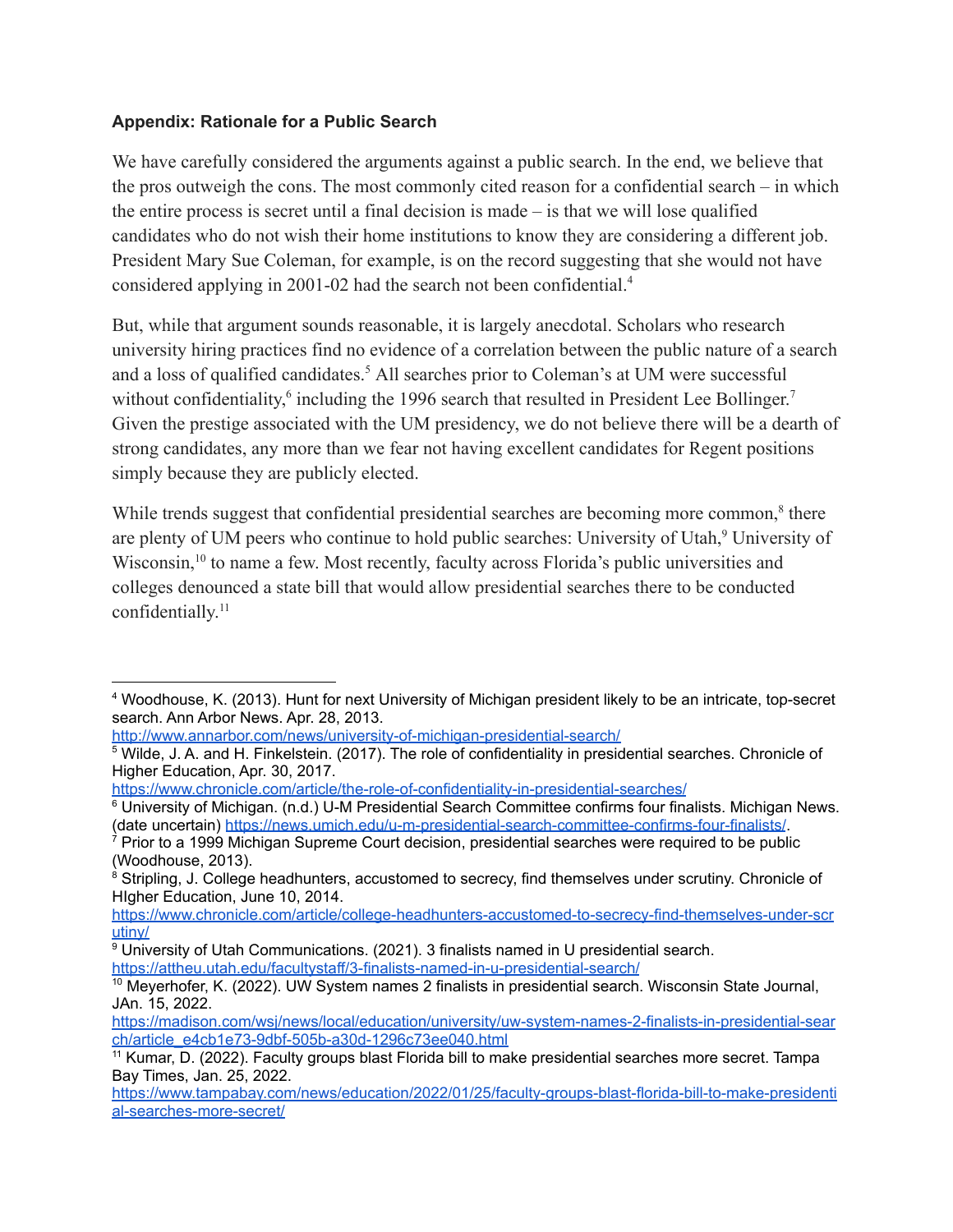A key benefit of a public search is that any negative prior histories are more likely to be revealed. Former President Schlissel, who came from Brown University, appears to have left its students unhappy with his indifference to sexual assault on campus<sup>12</sup> – reporting of which only came to light *after* he was appointed UM President.<sup>13</sup> The WilmerHale report on former Provost Philbert cites *many* people who were aware of his misbehavior, and who might have questioned his candidacy had they had the chance to provide input. In both cases, the searches were confidential, with the chosen candidate announced only after a decision was made.

We also maintain that any candidate unable to withstand public scrutiny, to explain their ambitions to their home institution, or to endure the potential embarrassment of not being selected would not be ready to serve in the very public and demanding position of leading UM. Meanwhile, there are potential benefits for finalists if their names are announced.

It is no shame to be a runner-up to be president of a large, prestigious university such as UM. In fact, it might even provide a professional boost: Of the three other publicly announced finalists in the search that resulted in Bollinger, Larry Faulkner went on to become President of UT Austin, <sup>14</sup> and Carol Christ is currently Chancellor of UC Berkeley.<sup>15</sup> Their careers appear not to have been hurt by being passed over; it even seems possible that being acknowledged as a credible candidate for UM made them more visible candidates for analogous positions elsewhere. Such benefits could even be augmented by UM if we were to allow all candidates to make speeches about their visions that could be professionally recorded and posted publicly – an opportunity to be asked to give a speech about one's vision for public higher education.

## **Appendix: Maintaining Confidentiality During Finalist Interaction with UM Constituencies.**

If the Regents are unwilling to publicly announce the finalists, an alternative would be to allow UM constituencies to have representatives meet with the finalists with reasonable assurances of confidentiality. All representatives involved in the process could sign a confidentiality agreement with respect to all finalists' names and personally identifiable information.

<sup>13</sup> Lesko, P.D. (2014). Days after U-M's President Schlissel starts job, Feds launch Title IX investigation into sexual violence at Brown U. where he was Provost. Ann Arbor Independent, July 22, 2014. [https://www.a2independent.com/2014/07/22/days-after-u-ms-president-schlissel-starts-job-feds-launch-titl](https://www.a2independent.com/2014/07/22/days-after-u-ms-president-schlissel-starts-job-feds-launch-title-ix-investigation-into-sexual-violence-at-brown-u-where-he-was-provost/) [e-ix-investigation-into-sexual-violence-at-brown-u-where-he-was-provost/](https://www.a2independent.com/2014/07/22/days-after-u-ms-president-schlissel-starts-job-feds-launch-title-ix-investigation-into-sexual-violence-at-brown-u-where-he-was-provost/) [https://www.a2independent.com/2014/09/09/while-serving-as-brown-u-provost-u-m-president-schlissel-did](https://www.a2independent.com/2014/09/09/while-serving-as-brown-u-provost-u-m-president-schlissel-did-little-to-stem-campus-rape-culture-critics-claim/) [-little-to-stem-campus-rape-culture-critics-claim/](https://www.a2independent.com/2014/09/09/while-serving-as-brown-u-provost-u-m-president-schlissel-did-little-to-stem-campus-rape-culture-critics-claim/) Brown University faculty have also conveyed through private communication that Schlissel had authoritarian tendencies as Provost there, as well.

 $12$  Iadipaolo, D. (2014). While serving as Brown U provost, U-M President Schlissel did little to stem campus "rape culture," critics claim. Ann Arbor Independent, Sept. 9, 2014.

<sup>&</sup>lt;sup>14</sup> Wikipedia. (n.d.). Larry Faulkner. [https://en.wikipedia.org/wiki/Larry\\_Faulkner](https://en.wikipedia.org/wiki/Larry_Faulkner)

<sup>&</sup>lt;sup>15</sup> UC Berkeley. (n.d.). Biography. Office of the Chancellor. <https://chancellor.berkeley.edu/chancellor-christ/biography> .